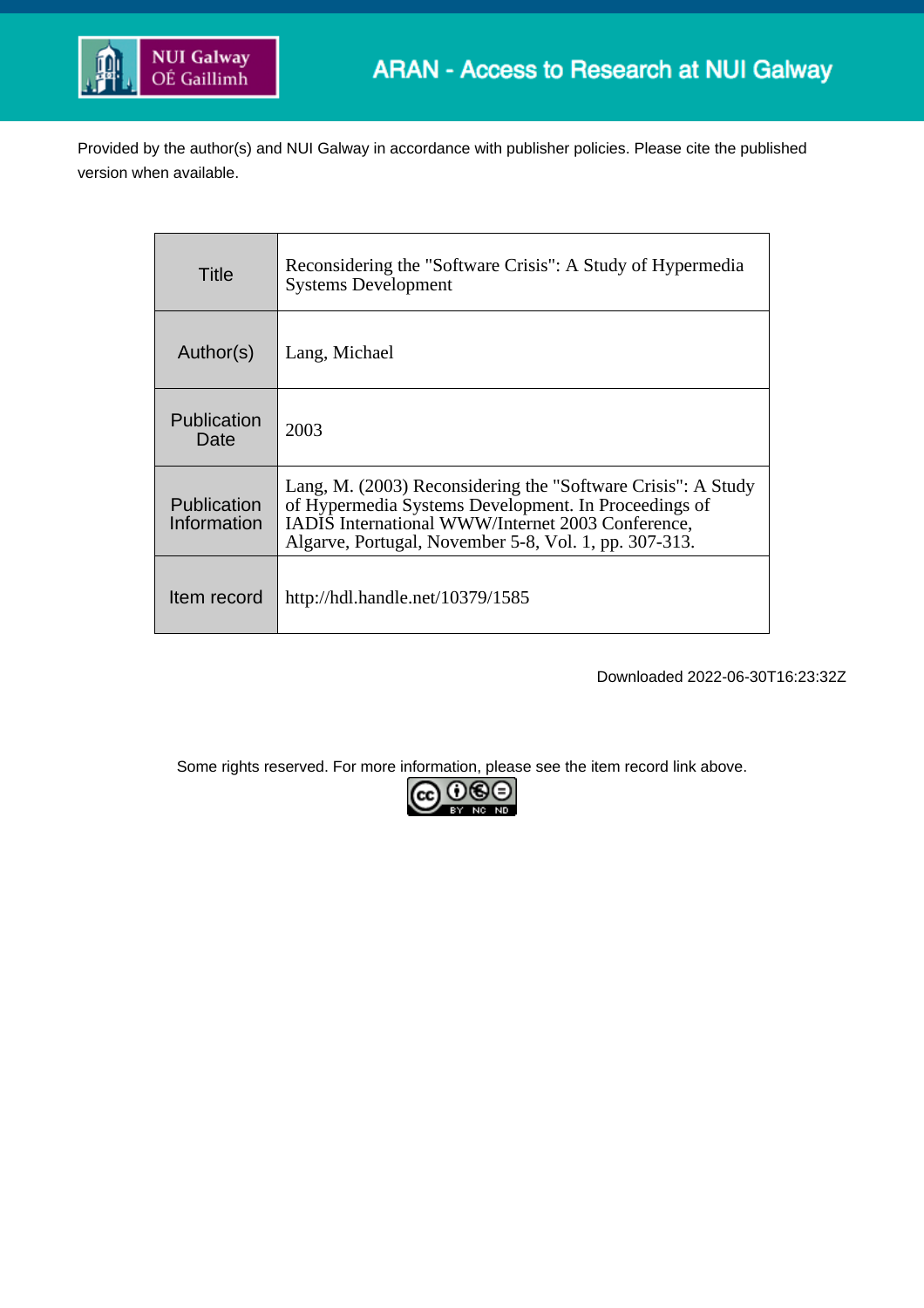# **RECONSIDERING THE "SOFTWARE CRISIS": A STUDY OF HYPERMEDIA SYSTEMS DEVELOPMENT**

#### Michael Lang

*National University of Ireland, Galway Michael.Lang@nuigalway.ie*

#### **ABSTRACT**

With the advent and growth of the Web, hypermedia information systems have propagated within and beyond organizations. Much concern has been expressed about the quality of hypermedia systems being developed and the apparent absence of disciplined development practices. There has been talk that the infamous "software crisis" is afflicting hypermedia systems development, allegedly brought about by shoddy project management, inadequate requirements analysis and planning, and ad hoc "quick and dirty" development approaches. This paper reports on the findings of a survey of 438 organisations in Ireland, the objectives of which were to test the validity of assertions of a "hypermedia crisis", and to explore what mechanisms if any are being used to guide and control hypermedia systems development. The preliminary conclusions are that hypermedia development is much more disciplined that popularly believed, and the state of practice is much healthier than depicted by many academic researchers.

#### **KEYWORDS**

Hypermedia; Web development; systems development methods; software crisis.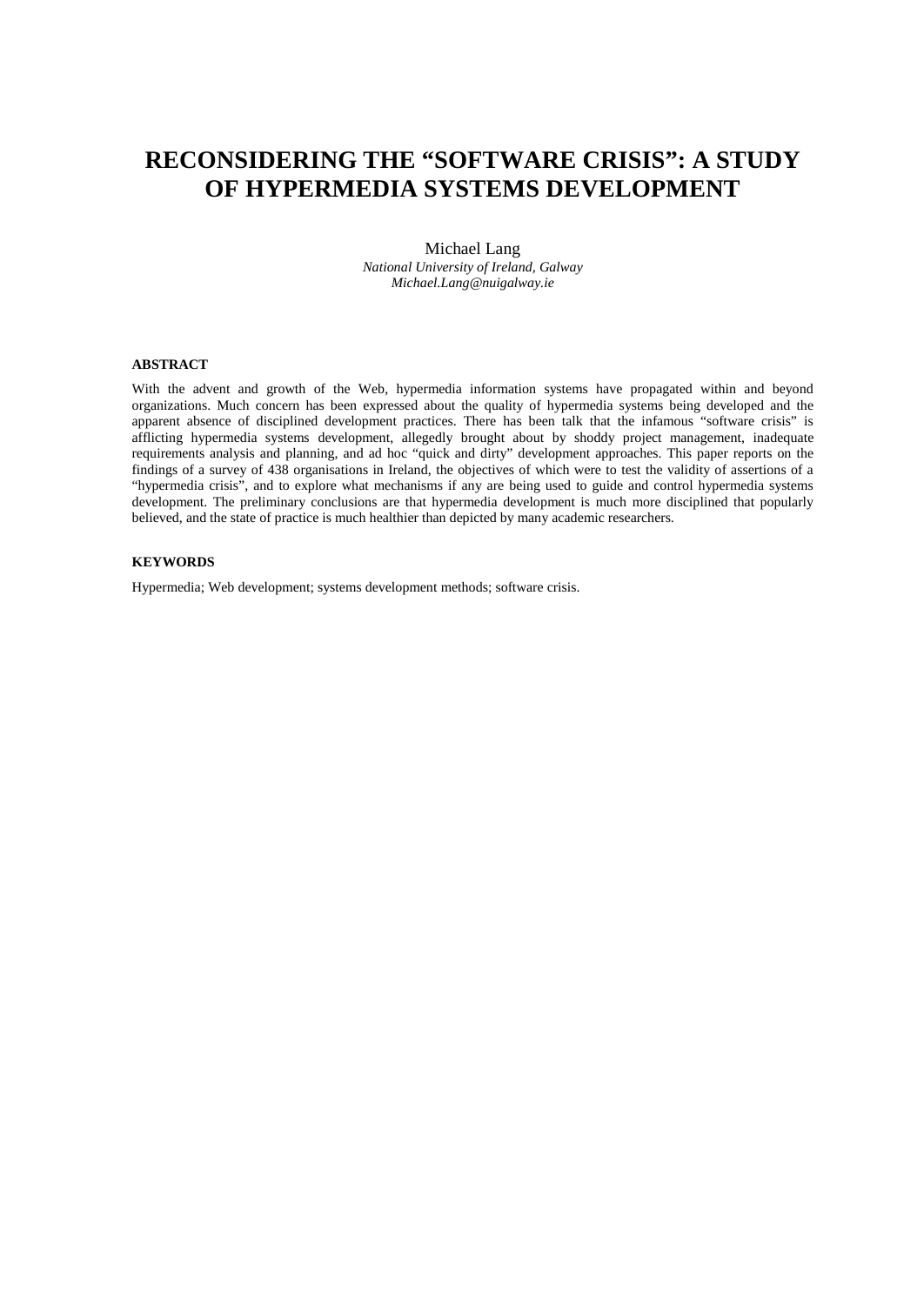# **1. INTRODUCTION**

Although its conceptual origins can be traced back a few decades, it is only recently that hypermedia has become popularised through its ubiquitous incarnation as the Web. Of course, not all hypermedia systems are Web-based, nor can all Web-based systems be classified as hypermedia. Nevertheless, the Web is now the most significant platform for hypermedia systems implementation. Because of the sudden emergence and growth of the Web, and the newness and dynamism of development environments, concern has been expressed about the quality of systems being delivered. Numerous authors speak of a hypermedia / Web "crisis", the symptoms of which are as follows:

*"hypermedia development is currently at the stage software development was at thirty years ago. Most hypermedia applications are developed using an ad hoc approach. There is little understanding of development methodologies, measurement and evaluation techniques, development processes, application quality and project management … We are potentially about to suffer a hypermedia crisis"* (Lowe & Hall, 1999 p. 14)

*"In many cases, the development approaches used for Web-based systems have been ad hoc, reminiscent of early days of application software development … Overall, software development for the Web lacks rigour and a systematic approach"* (Murugesan & Deshpande, 1999)

*"…much of the development is carried out without a true understanding of analysis and design issues. Currently, the problems of developing web-based systems are similar to those in traditional software engineering thirty years ago"* (Hadjerrouit, 2001)

*"… [hypermedia applications development] is usually quick&dirty, resulting in low correctness, robustness, and maintainability of the end products*" (Pauen et al., 1998)

*"Most WWW developers delve directly into the implementation phase, paying little or no attention to requirements acquisition and specification and going through a very informal design phase (if any)"*  (Coda et al., 1998)

*"Most of the web sites are created opportunistically without prior planning or analysis. Moreover, even large mission-critical intranet projects are being started without any regard for methodology." (De Troyer, 2001)*

It is difficult to accept these harshly generalised assertions given that there is not much firm objective data to support them. So far, there has been very little rigorous wide-scale empirical research into Web or hypermedia systems development; to the author's knowledge, only four survey-based studies have been published in the mainstream literature (Vora, 1998; Russo & Graham, 1999; Barry & Lang, 2001; Lowe & Eklund, 2002).

This paper aims to contribute to a better understanding of the realities of hypermedia systems development in practice by reporting on the findings of a survey of 438 organisations. For the purposes of this study*,* hypermedia is defined as "any interactive software system that permits a user to navigate through hyperlinked information by means of various user-selected paths". This includes such applications as interactive Web sites, electronic catalogues, intranets, courseware / CBT, interactive e-commerce systems, portals, and online information services.

# **2. RESEARCH OBJECTIVES AND METHOD**

The objectives of this study were to explore:

- 1. the extent to which problems that characterise the alleged "crisis" in hypermedia systems development exist in practice;
- 2. which, if any, mechanisms are used to guide and control the practice of hypermedia systems development.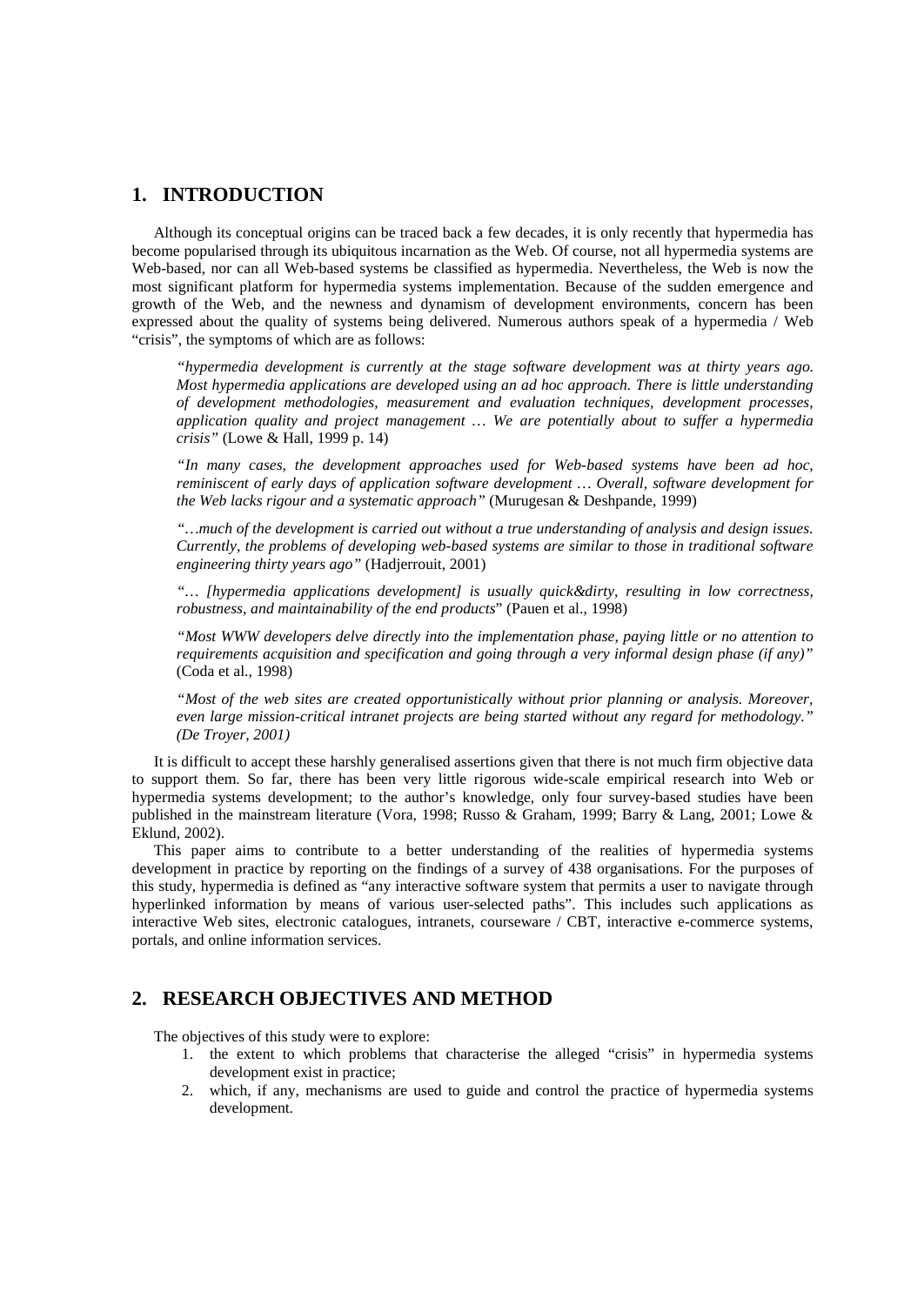A survey was conducted in Ireland, by post and on the Web, in the last quarter of 2002. Appropriate authentication mechanisms were engaged to assure instrumental rigour and validity. As is often the case with organisational surveys, the definition of an accurate sampling frame was difficult. Here, the population includes companies engaged in general bespoke systems development; those specialising in Web, multimedia, or hypermedia systems development; those from traditional media that have branched into "new media"; and those that have internal IS departments. The initial sample was compiled from a number of classified industry databases. It was then systematically reduced, based on descriptions of activities and portfolios of work as described on Web sites and in secondary data sources. As an additional sifting mechanism, a number of questions were introduced into the questionnaire to ensure that only those respondents that developed hypermedia systems of non-trivial complexity, as defined by a combination of check variables, were included in data analysis. Prior to distribution, the survey was pilot tested with a purposefully selected group of mixed experience from mixed professional backgrounds, using the "talk aloud protocol" advocated by Dillman (2000). Professional technical writers assisted with the wording and visual layout of the questionnaire.

The final population consisted of 417 organisations, but a few of these had multiple divisions that were separately included, giving an overall tally of 438. It was decided to sample the entire population. In 425 cases the names of individuals in designated positions were known. For the remaining 13, the questionnaire was addressed to the "Head of Software Development". The cover letter requested that the questionnaire be completed by someone in a design role, such as software design, information architecture, or creative design.

Reminders were sent out by post after 4 weeks, and again by e-mail after 6 weeks. A total of 214 valid responses were received, - 112 by postal mail, 88 via the Web, 12 by e-mail, and 2 by other media. One organisation responded twice, which was taken into consideration for those questions where the unit of analysis is the organisation rather than the individual. In addition, 23 questionnaires were returned undelivered or with a note that the organisation had ceased operations. This gives an overall organisational response rate of 51.3% (213 / 415). However, 42 of these responding organisations indicated that they had no significant experience of hypermedia systems design. Another 5 responses were insufficiently complete. Thus the usable response rate is 44.5% (166 / 373) based on the size of the true population.

# **3. SYNOPSIS OF FINDINGS**

### **Project Management and Requirements Planning**

Respondents were asked to indicate the actual and planned time and costs of their most recently delivered project "of non-trivial complexity". To avoid speculative responses, a "Don't Know" category was provided. It was found that 62.8% of projects are delivered in 16 weeks or less, with a median delivery time of 10.5 weeks, which is consistent with findings in other studies (Barry & Lang, 2001; Vora, 1998).

At first glance, this lends support to the notion of "Web time", a development context that is supposedly characterised by "headlong desperation and virtually impossible deadlines" (Constantine & Lockwood, 2002) which leads to "frantic application development" (Yourdon, 1996). One would therefore expect developers to resort to shortcuts and other time-saving devices that may not be as considered as ought be. Unconsidered actions are inherently risky and likely to cause problems over time, but when respondents were presented with a list of problems that typify the "software crisis", it appears that few major problems are being experienced in practice (see Table 1). The three most significant troubling aspects are, in order of descending gravity: controlling project scope / feature creep; coping with requirements volatility; and preparing accurate time and cost estimates. Coping with "Web time" delivery schedules and controlling costs do not seem to cause great difficulties, as further testified by the findings in Table 2. 65.9% of projects are delivered within the agreed budget, and 32.2% are delivered on time, whereas time and cost over-runs of more than 50% arise in only 16.7% and 2.6% of cases respectively.

In response to another question, it was found that the level of guideline usage for Project Planning & Estimation and Requirements Documentation is 62.9% and 63.5% respectively. Another interesting and somewhat surprising finding is that 86.7% of respondents indicated that for their most recently completed project of non-trivial complexity, there was a written requirements specification document. These specifications are often quite detailed, with 52.4% of them being 25 or more pages in length (see Table 3).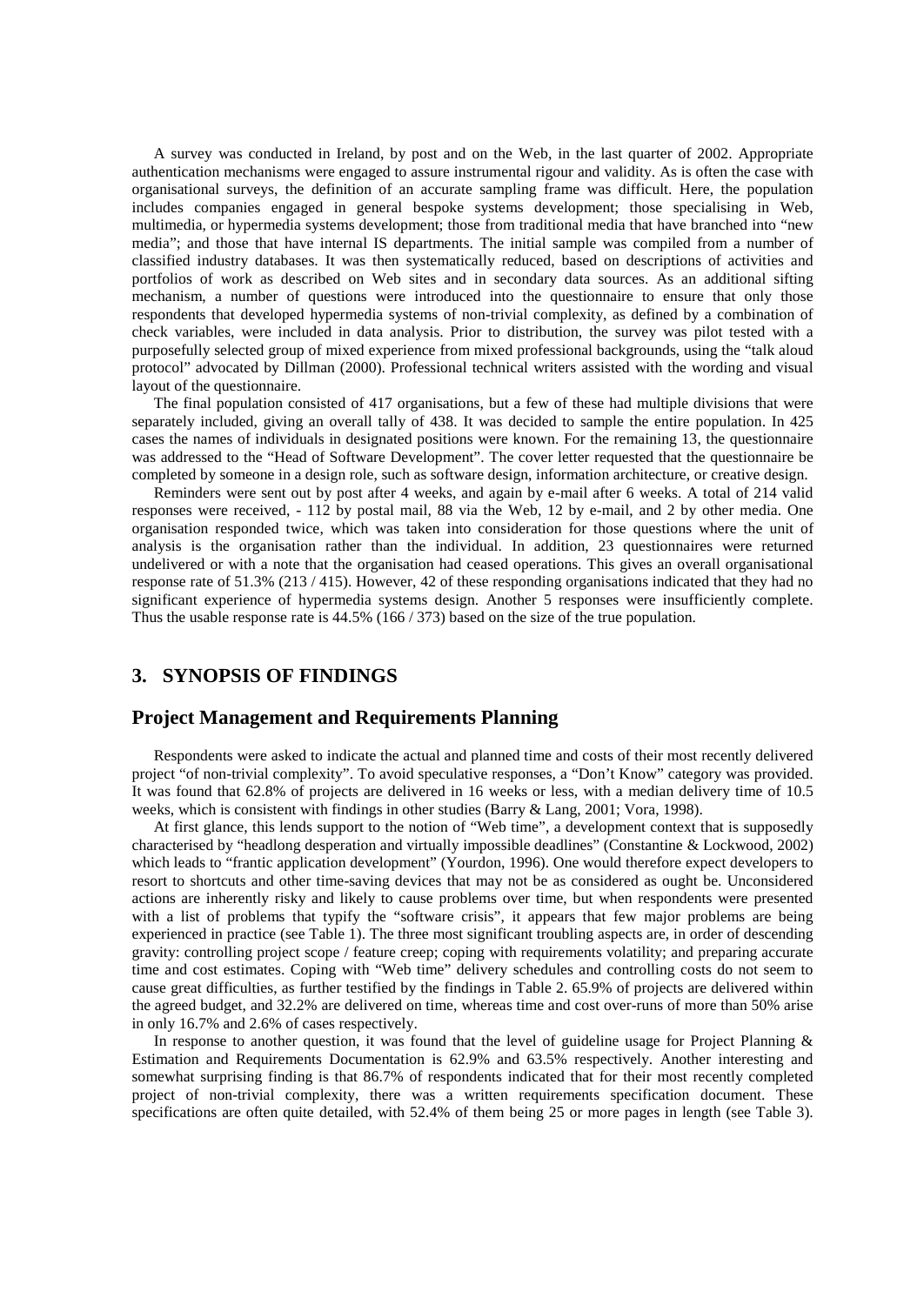None of these findings support the view that project management and requirements analysis is "sloppy", "opportunistic" or in a state of crisis.

|                                                                                           | N   | N <sub>0</sub><br>problems | <b>Minor</b><br>problems | <b>Moderately</b><br>problematic | <b>Major</b><br>problems |
|-------------------------------------------------------------------------------------------|-----|----------------------------|--------------------------|----------------------------------|--------------------------|
| Controlling project scope / Feature creep                                                 | 161 | 1.2%                       | 39.1%                    | 42.9%                            | 16.8%                    |
| Coping with volatile and<br>changing<br>requirements                                      | 164 | 1.8%                       | 38.4%                    | 46.3%                            | 13.4%                    |
| Preparing<br>time<br>and<br>accurate<br>cost<br>estimates                                 | 156 | 3.8%                       | 43.6%                    | 45.5%                            | 7.1%                     |
| Lack of adequate design documentation                                                     | 157 | 22.3%                      | 47.1%                    | 24.8%                            | 5.7%                     |
| Coping with accelerated timescales of<br>Web environment                                  |     | 13.6%                      | 55.7%                    | 26.4%                            | 4.3%                     |
| Lack of guidance in the use of design<br>methods and techniques                           |     | 30.1%                      | 53.6%                    | 13.1%                            | 3.3%                     |
| Controlling and coordinating project<br>tasks                                             | 164 | 11.6%                      | 64.6%                    | 20.7%                            | 3.0%                     |
| Induction and training of staff in the use<br>of design methods and techniques            | 146 | 18.5%                      | 50.0%                    | 29.5%                            | 2.1%                     |
| Managing communication between team<br>members from different professional<br>backgrounds |     | 14.5%                      | 62.0%                    | 21.7%                            | 1.8%                     |

Table 1. Extent of problems in hypermedia systems design.

| Table 2. Variance in project duration and costs [actual / planned] |  |  |  |  |
|--------------------------------------------------------------------|--|--|--|--|
|                                                                    |  |  |  |  |

|                                   | Variance in project duration | Variance in project costs |  |
|-----------------------------------|------------------------------|---------------------------|--|
|                                   | $N = 137$                    | $N = 76$                  |  |
| Between 50% and 25.01% UNDER      | 1.5%                         | 5.3%                      |  |
| Between 25% and 10.01% UNDER      | 1.5%                         | 5.3%                      |  |
| Between 10% and 0.01% UNDER       | $0.0\%$                      | 7.9%                      |  |
| <b>Exactly ON TARGET</b>          | 29.2%                        | 47.4%                     |  |
| Between 0.01% and 10% OVER        | 5.1%                         | 7.9%                      |  |
| Between 10.01% and 25% OVER       | 24.1%                        | 14.5%                     |  |
| Between $25.01\%$ and $50\%$ OVER | 21.9%                        | 9.2%                      |  |
| Between 50.01% and 100% OVER      | 10.9%                        | $0.0\%$                   |  |
| Between 100.01% and 200% OVER     | 5.1%                         | 1.3%                      |  |
| More than 200% OVER               | $0.7\%$                      | 1.3%                      |  |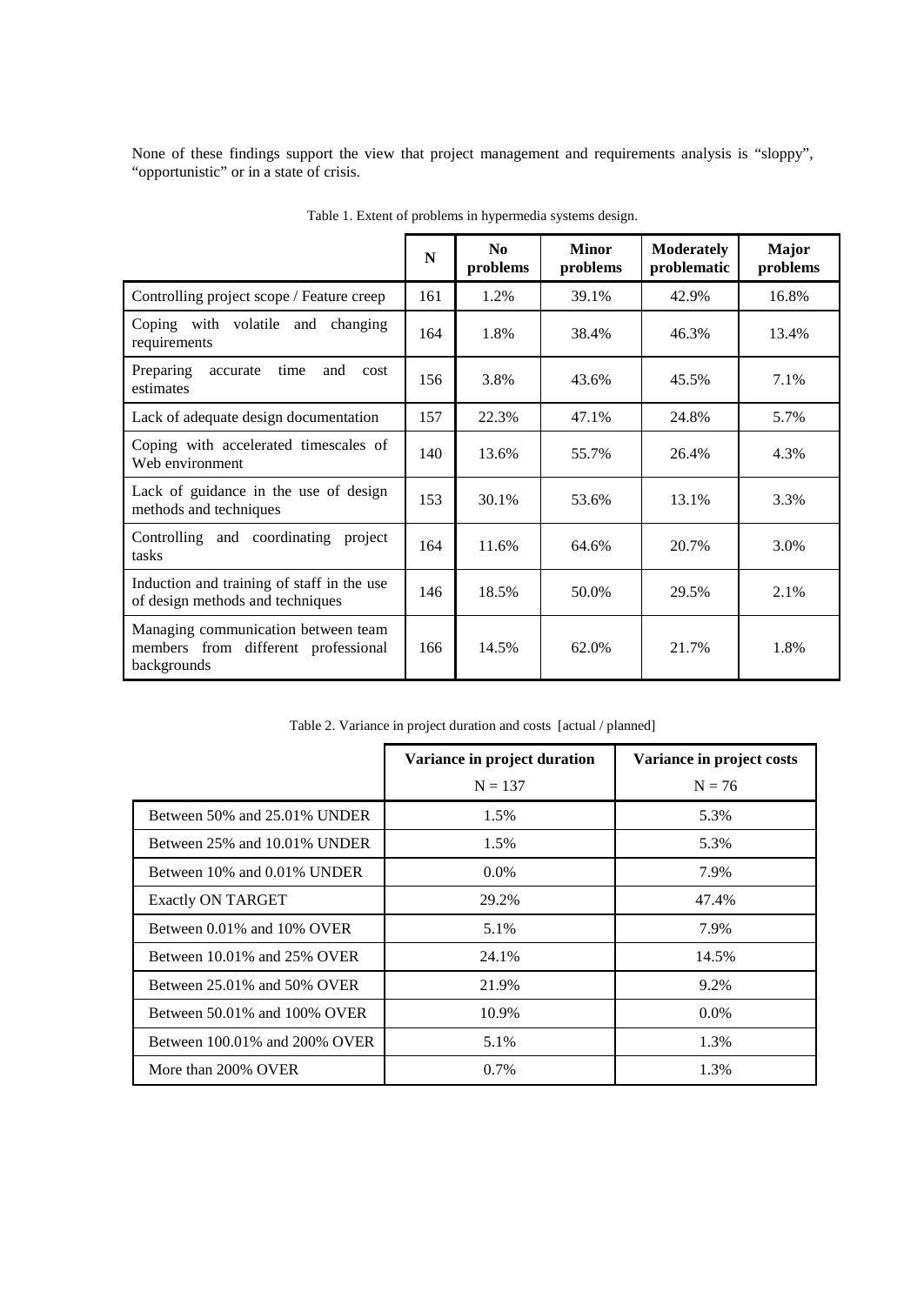| Less than 10 pages | 18.5% |
|--------------------|-------|
| 10 to 24 pages     | 29.0% |
| 25 to 49 pages     | 20.2% |
| 50 to 99 pages     | 16.1% |
| 100 pages or more  | 16.1% |

Table 3. Size of the written requirements specification  $(N = 124)$ .

### **Use of Processes, Methods, Approaches, Procedures and Guidelines**

Terms such as "process", "method" and "approach" are difficult to neatly define, so caution must be exercised in analysing the findings of this survey because the possibility of various interpretations may give rise to some element of measurement error. The terminology used in this paper is consistent with that in Wynekoop & Russo (1995). Nuances of nomenclature may in part explain why previous research on the use of methods and approaches in hypermedia or multimedia systems development is inconsistent. Whereas Britton et al (1997) found that "the 'big bang' approach to system development is rare", Russo & Graham (1999) reported that none of their respondents used a formal system development method.

This study suggests that hypermedia systems development is much more disciplined than commonly believed. In reply to a closed multiple-choice question, 83.6% of respondents indicated that their organisation uses a hypermedia development process that has clear tasks and/or phases within it. In slightly more than a half of these organisations, these processes are explicitly documented (see Table 4). Only 16.4% of organisations do not have a clear process, 59.1% of whom consider this a problem.

Table 4. Organisation's hypermedia development process  $(N = 165)$ .

| There is no clear process                                                       | 16.4% |
|---------------------------------------------------------------------------------|-------|
| Clear tasks and/or phases, though the process used is not explicitly documented | 41.8% |
| Clear tasks and/or phases, according to an explicitly documented process        | 41.8% |

A less clear picture emerged in response to an open-ended question that asked respondents to "list the names of any hypermedia development methods or approaches that you have used". This question gave rise to some confusion and misunderstanding, with only 79 usable responses out of a total of 167 questionnaires returned. Whereas previous studies revealed the prevalence of in-house methods for Web and multimedia systems development (Barry & Lang, 2001; 2003), it becomes apparent from this study that these are mostly not methods in the true sense. Rather, they are an eclectic mix of approaches, process models and toolkits of techniques drawn from right across the board. Because many of the responses received were ambiguous, it was difficult to code them accurately and the categories overlap (see Table 5). Quite a few of the responses which indicated that an internal method or approach was used did not provide any details on its orientation, so caution should be taken in interpreting the table as the percentages in some categories may be understated.

There is no great surprise in the top three response categories: traditional software development methods or variants of them; in-house methods; and rapid / agile methods. There is also substantial incidence of development approaches that are focused around the use of tools, - a finding that lends some support to the assertion that developers "delve directly into the implementation phase" (Coda et al., 1998). However, there is widespread acceptance of the necessity for explicitly documented plans and considered action in preference to "ad hoc" just-do-it approaches (see Table 6). 93.9% of respondents agreed that there is an essential need for planning, and 79.3% agreed that plans and working methods should be clearly documented. 68.3% of organisations use documented guidelines or procedures for some or other purpose (Table 7).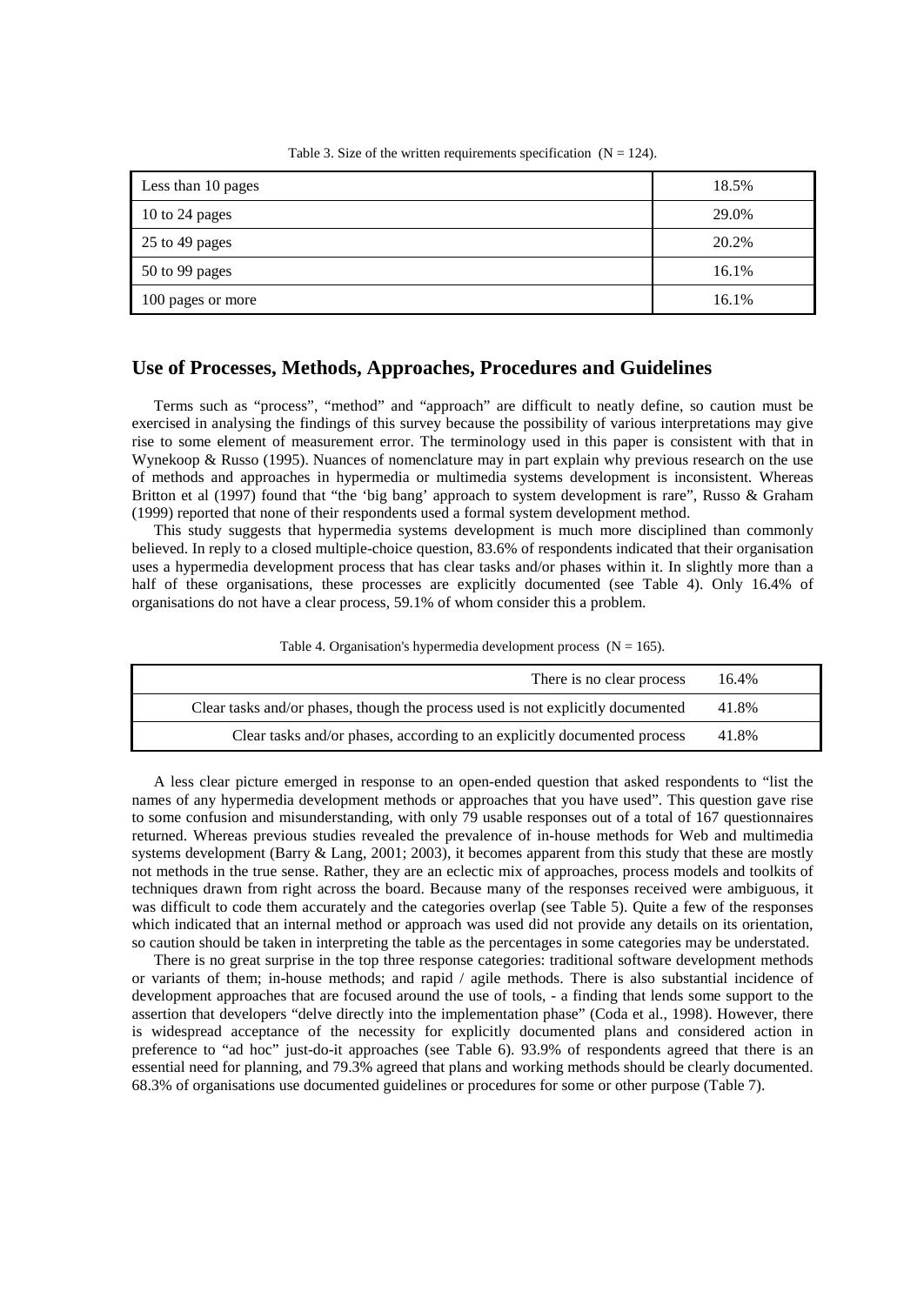| Hybrid, customised, or proprietary in-house method or approach                                                                      | 24.1% |
|-------------------------------------------------------------------------------------------------------------------------------------|-------|
| Traditional "legacy" software development methods and approaches, or variants thereof<br>e.g. SSADM, Yourdon, JSP, SDLC / Waterfall | 21.5% |
| Rapid or agile development methods and approaches e.g. RAD, Extreme Programming                                                     | 17.7% |
| Approaches that are focused around the use of tools and development environments<br>e.g. PHP, Java, Flash, ASP, J2EE                | 15.2% |
| Object-oriented development methods and approaches e.g. RUP, OOA&D                                                                  | 11.4% |
| Approaches that are focused around the use of techniques<br>e.g. Storyboards, Flowcharts, Wireframes, UML                           | 7.6%  |
| No method used / development approach is "ad hoc"                                                                                   | 7.6%  |
| Incremental or evolutionary methods and approaches<br>e.g. Spiral Model, Staged Delivery, Iterative Design, Code & Fix              | 7.6%  |
| HCI / Human Factors Engineering methods<br>e.g. User Centred Design, Interaction Design, Goal-based Requirements                    | 6.3%  |
| Specialised non-proprietary methods for Web and hypermedia systems development<br>e.g. Fusebox, WSDM, OOHDM                         | 5.1%  |

Table 5. Use of methods and approaches in hypermedia systems design. (Usable  $N = 79$ )

Table 6. Attitudes to planning in hypermedia systems development.

|                                                                                                                                                                      | N <sub>0</sub><br>opinion | Valid<br>N | Firmly<br>disagree | <b>Disagree</b> | <b>Neutral</b> | Agree | Firmly<br>agree |
|----------------------------------------------------------------------------------------------------------------------------------------------------------------------|---------------------------|------------|--------------------|-----------------|----------------|-------|-----------------|
| Ad hoc "improvised" hypermedia<br>development approaches generally<br>result in systems of poor quality                                                              | 13                        | 153        | 5.2%               | 18.3%           | 7.8%           | 39.2% | 29.4%           |
| To combat system complexity and<br>time<br>pressures, there<br>is<br>an<br>essential need for planning and<br>considered action                                      | $\overline{2}$            | 165        | $0.0\%$            | 1.2%            | 4.8%           | 31.5% | 62.4%           |
| To ensure efficient and effective<br>collaboration<br>within<br>the<br>development team, plans<br>and<br>working<br>methods<br>should<br>be<br>explicitly documented | 1                         | 165        | 1.8%               | 5.5%            | 13.3%          | 36.4% | 42.5%           |

("No opinion" was an explicit response category, as was "Neutral", both quite distinct from blank missing responses)

| Requirements documentation      | 63.5% | System testing & debugging    | 39.5% |
|---------------------------------|-------|-------------------------------|-------|
| Project planning $&$ estimation | 62.9% | Coding practices              | 34.7% |
| Interface design / Usability    | 50.9% | Use of diagramming techniques | 24.0% |
| Technical design documentation  | 49.7% |                               |       |

Table 7. Use of documented procedures and guidelines.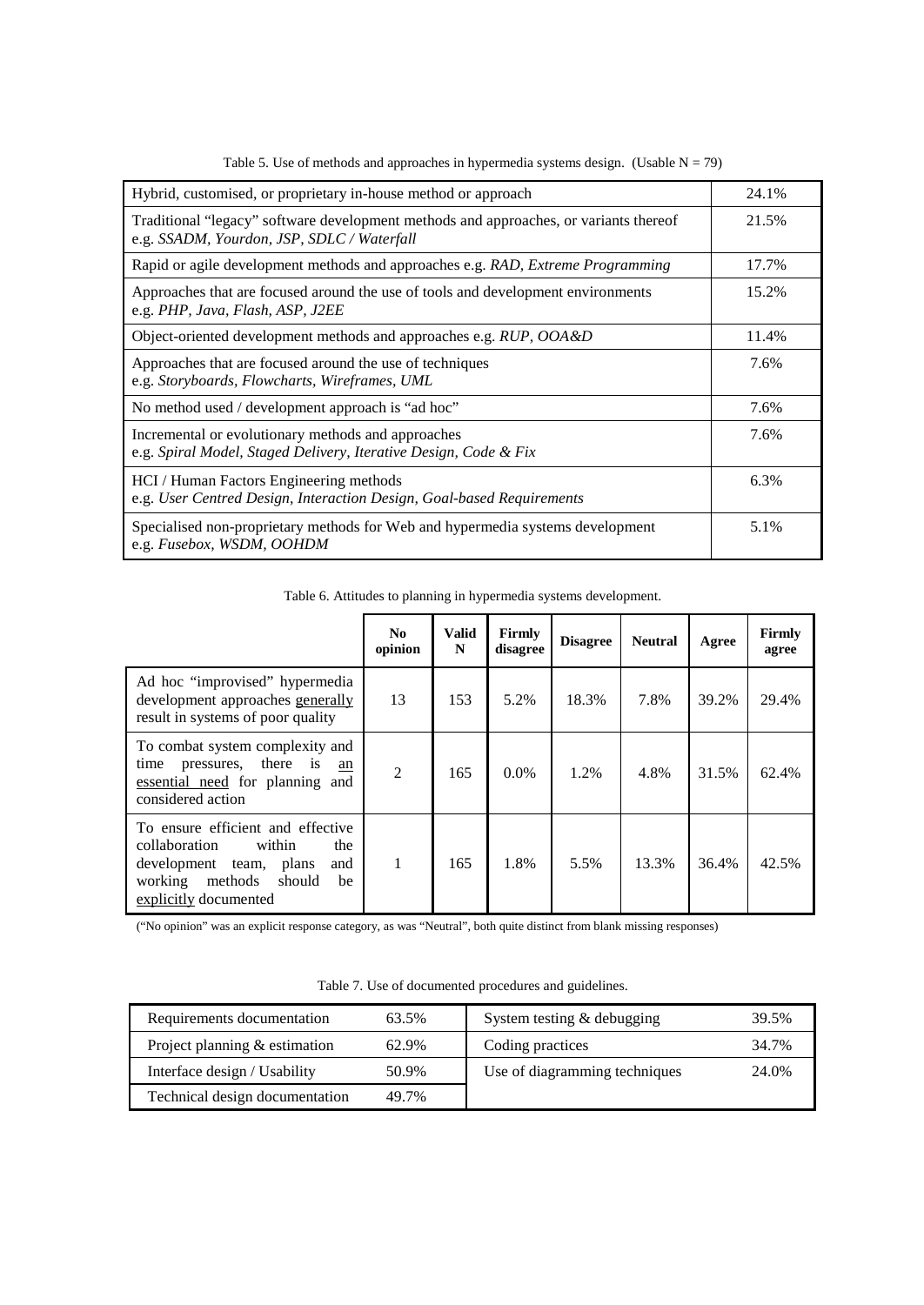## **4. CONCLUSIONS**

On the basis of the findings reported herein, there seems to be little evidence to believe that hypermedia systems development is in a "crisis"; on the contrary, developers seem to be competently dealing with the pressures upon them. Although requirements management issues pose some problems, - which could be said to be an inevitable reality for all software developers, - projects are generally under control, with few major time or cost over-runs. Most organisations have some clearly visible "process", and although that process is often undocumented, the value of documented plans and working methods is well accepted. Systems are being developed mainly using traditional software development methods or variants, in-house development methods, or rapid / agile approaches. Though there are many hypermedia-specific methodologies set forth in the academic literature (e.g. *RMM*, *OOHDM*, *WSDM*, *W3DT)*, the findings of this survey reveal that only 2 of 94 respondents have ever used any of these and just 5 others are otherwise aware of them. In view of this, it must be asked if not the real "crisis" is within academia? Wynekoop & Russo (1995) have warned that "by failing to evaluate current methodologies, practices and needs, researchers may develop methodologies that are not only irrelevant, but flawed". The academic literature is already strewn with hundreds of development methods, many of which are arcane, impractical, and unworkable. With the emergence of Web and hypermedia systems there has been talk of a "pressing need for new methods and tools" (Murugesan et al., 1999). It is doubtful if there is a genuine need for *new* methods. As this study reveals, traditional software development methods can be readily adapted to the new challenges of hypermedia systems development. Across time, the state of practice has often led the way and informed theory, rather than vice versa (Glass, 1989). Bearing this observation in mind, if academic researchers wish to make useful contributions to hypermedia development practice, perhaps the best place to start is by learning from practice through grounded empirical research.

### **5. REFERENCES**

- Barry, C. & Lang, M. (2001) A Survey of Multimedia and Web Development Techniques and Methodology Usage. *IEEE Multimedia.* 8(3), 52-60.
- Barry, C. & Lang, M. (2003) A Comparison of "Traditional" and Multimedia Information Systems Development Practices. *Information & Software Technology.* 45(4), 217-227.
- Britton, C., Jones, S., Myers, M. & Sharif, M. (1997) A survey of current practice in the development of multimedia systems. *Information and Software Technology.* 39, 695-705.
- Coda, F., Ghezzi, C., Vigna, G. & Garzotto, F. (1998) Towards a Software Engineering Approach to Web Site Development. In *Proceedings of the 9th International Workshop on Software Specification & Design*, Ise-Shima (Isobe), Japan, April 16-18, 1998, pp. 8-17. IEEE Computer Society.
- Constantine, L. L. & Lockwood, L. A. D. (2002) Usage-Centered Engineering for Web Applications. *IEEE Software.* 19(2), 42-50.
- De Troyer, O. (2001) Audience-Driven Web Design. In Rossi, M. & Siau, K. (eds), *Information Modeling in the New Millennium,* pp. 442-461. Idea Group Publishing, Hershey, PA; London.
- Dillman, D. A. (2000) *Mail and Internet Surveys: The Tailored Design Method*, 2nd Edition*.* New York: John Wiley.
- Glass, R. L. (1989) The Temporal Relationship Between Theory and Practice. *Journal of Systems and Software.* 10, 65- 67.
- Hadjerrouit, S. (2001) Web-based Application Development: A Software Engineering Approach. *SIGCSE Bulletin.* 33(2), 31-34.
- Lowe, D. & Hall, W. (1999) *Hypermedia & the Web: An Engineering Approach.* Chichester: Wiley.
- Lowe, D. B. & Eklund, J. (2002) Client Needs and the Design Process in Web Projects. *Journal of Web Engineering.* 1(1), 23-36.
- Murugesan, S. & Deshpande, Y. (1999) Preface to ICSE'99 Workshop on Web Engineering. In *Proceedings of International Conference on Software Engineering (ICSE'99)*, Los Angeles, California, USA, pp. 693-694.
- Murugesan, S., Deshpande, Y., Hansen, S. & Ginige, A. (1999) Web Engineering: A New Discipline for Development of Web-based Systems. In *Proceedings of First ICSE Workshop on Web Engineering*, Los Angeles, California, USA, May, pp. 1-9. ACM.